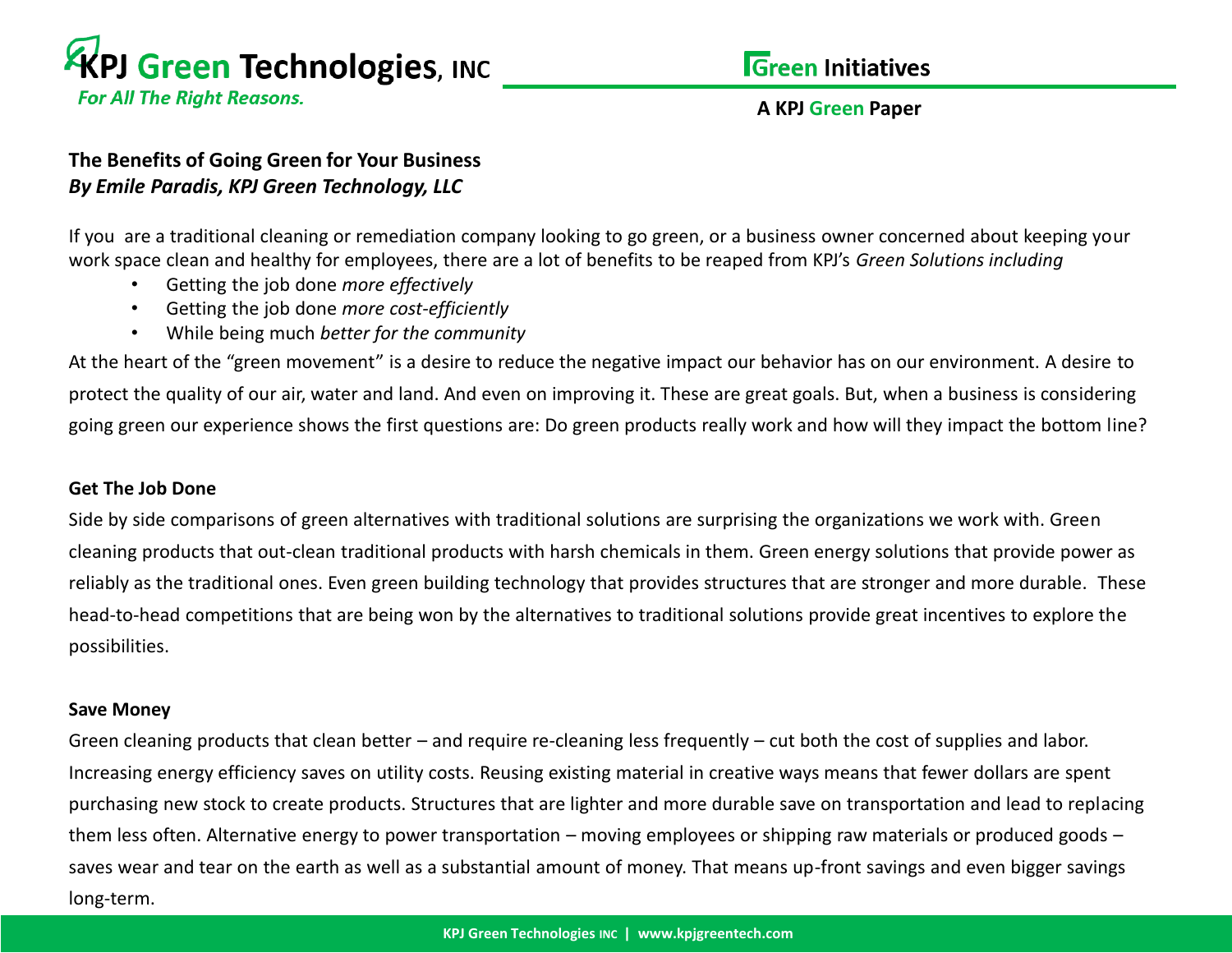

## **A KPJ Green Paper**

**The Benefits of Going Green for Your Business,** continued – page 2 of 3

**Good for the Community – Good for Business** 

**For Consumers**. A business that goes green is being shown to increase a customer's opinion of it. That it is more responsible and more likely to care about them and their families. trustworthy business. For example, a 2015 Cone Communications / EBIQUITY Global CSR Study shows 81% of consumers say they will make personal sacrifices to address social and environmental issues. And, according to a new global survey released by video-conferencing company Tandberg, more than half of global consumers – 53% – prefer to purchase products and services from a company with a strong environmental reputation.

**For Employees**. Not only is a company's environmental reputation a clear preference for its customers, but working for companies that are "sustainable" is a preference for over half of today's employees. According to 12 peer-reviewed studies conducted prior to June, 2013 employees feel safer working for green businesses. Involving workers in company-wide green initiatives boosts morale. Employees feel that their health is cared for and they aren't simply expendable commodities. Being sustainable is also a good way to reduce turnover, because employees don't want to leave a place that makes them feel as if they are a part of a work community that cares. And that becomes a valuable point of pride. Lower turn-over is a major savings – in recruiting, hiring and training new people. Besides, a "green" company has an advantage in recruiting and hiring.

- Today's job candidates want to work in a healthy environment and for a company that is "socially responsible".
- Employees who work for socially responsible companies have higher job satisfaction scores.
- Consumers want to do business with socially responsible companies as well and are more likely to remain loyal to them\*.